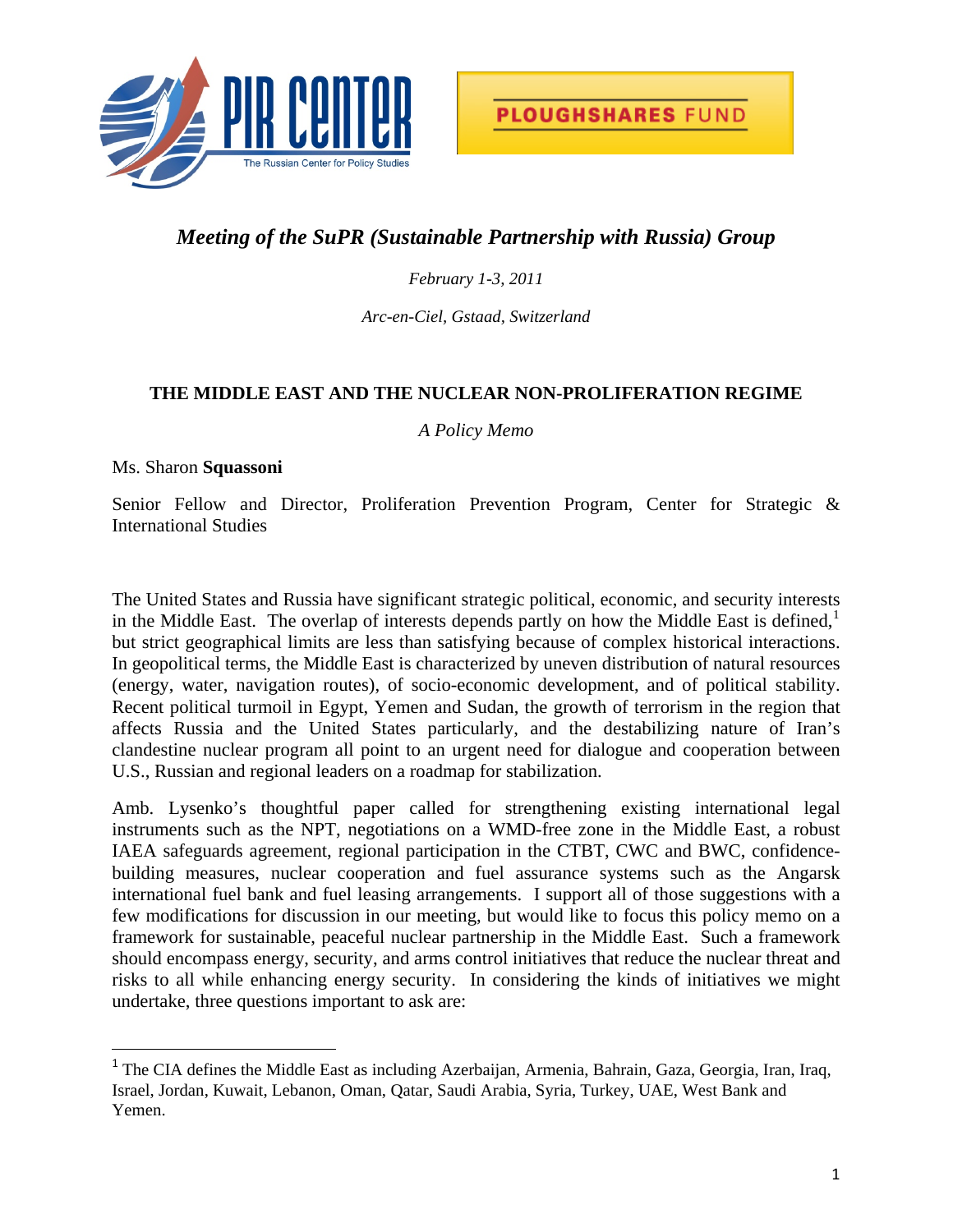- Does the initiative reduce nuclear risks (growth in stockpiles of nuclear material, risk of terrorist access to such stockpiles)?
- Does the initiative improve energy security (reliable, affordable, and sustainable energy resources)?
- Does the initiative enhance confidence in countries' intentions related to nuclear energy and nonproliferation?

# **1. Energy Initiatives**

Energy security depends on reliable, affordable, diversified and sustainable energy resources. The Middle East is a new venue for nuclear energy, which presents opportunities to "do it right." The particular challenges of the Middle East (terrorism, political distrust, Israel's nuclear arsenal and Iran's clandestine nuclear program) caution against a competition among vendors that lowers nonproliferation standards and a competition among recipients to acquire national prestige and/or latent nuclear weapons capabilities through nuclear energy. Initiatives related to energy should focus on all energy sources, without singling out nuclear energy, and emphasize regional approaches to electricity supply. Under the ARASIA agreement, a limited set of countries in the Middle East has engaged in nuclear technical cooperation and this should be expanded to more countries.[2](#page-1-0) Approaches could include regional fuel cycle centers to distribute capabilities and/or linking of electricity grids for smaller states. Gulf Cooperation Council states have begun a limited dialogue on cooperation related to nuclear energy but few specific initiatives have emerged. Individual states are seeking bilateral cooperation related to other energy sources, but there should be a broader push for regional approaches to energy security and diversification.

The United States, Russia, and other states that supply power reactors need to share more information on the standards they employ for nuclear cooperation agreements. Russia's fuel leasing approach with Iran should be extended to all states in the region. However, since not all vendors (including U.S. vendors) have the same capability to lease fuel, the United States and Russia should collaboratively explore mechanisms for ensuring the same outcome regardless of the vendor.

Although U.S.-Russian collaboration on nonproliferation and nuclear security is both inwardly (bilateral) and outwardly focused, U.S.-Russian energy cooperation rarely ventures beyond the bilateral agenda to assistance to other regions. U.S.-Russian collaboration here could mirror the "clean" energy assessments the IAEA has provided to ARASIA members (on renewables, nuclear and clean coal) and contribute to efforts under the UN's recent designation of 2012 as the International Year of Sustainable Energy for All.

## **2. Security Initiatives**

Recent U.S. efforts have focused on the Gulf states and the necessity to enhance security vis-àvis first Iraq and now Iran. U.S.-Russian collaboration could enhance transparency across the region as well as demonstrate a unified approach to emerging security threats. It could also aid U.S.-Russian discussions on ballistic missile defenses against Iranian ballistic missiles.

<span id="page-1-0"></span><sup>&</sup>lt;sup>2</sup> ARASIA has conducted 15 projects since 2002. The group includes Iraq, Jordan, Lebanon, Saudi Arabia, Syrian Arab Republic, United Arab Emirates and Yemen